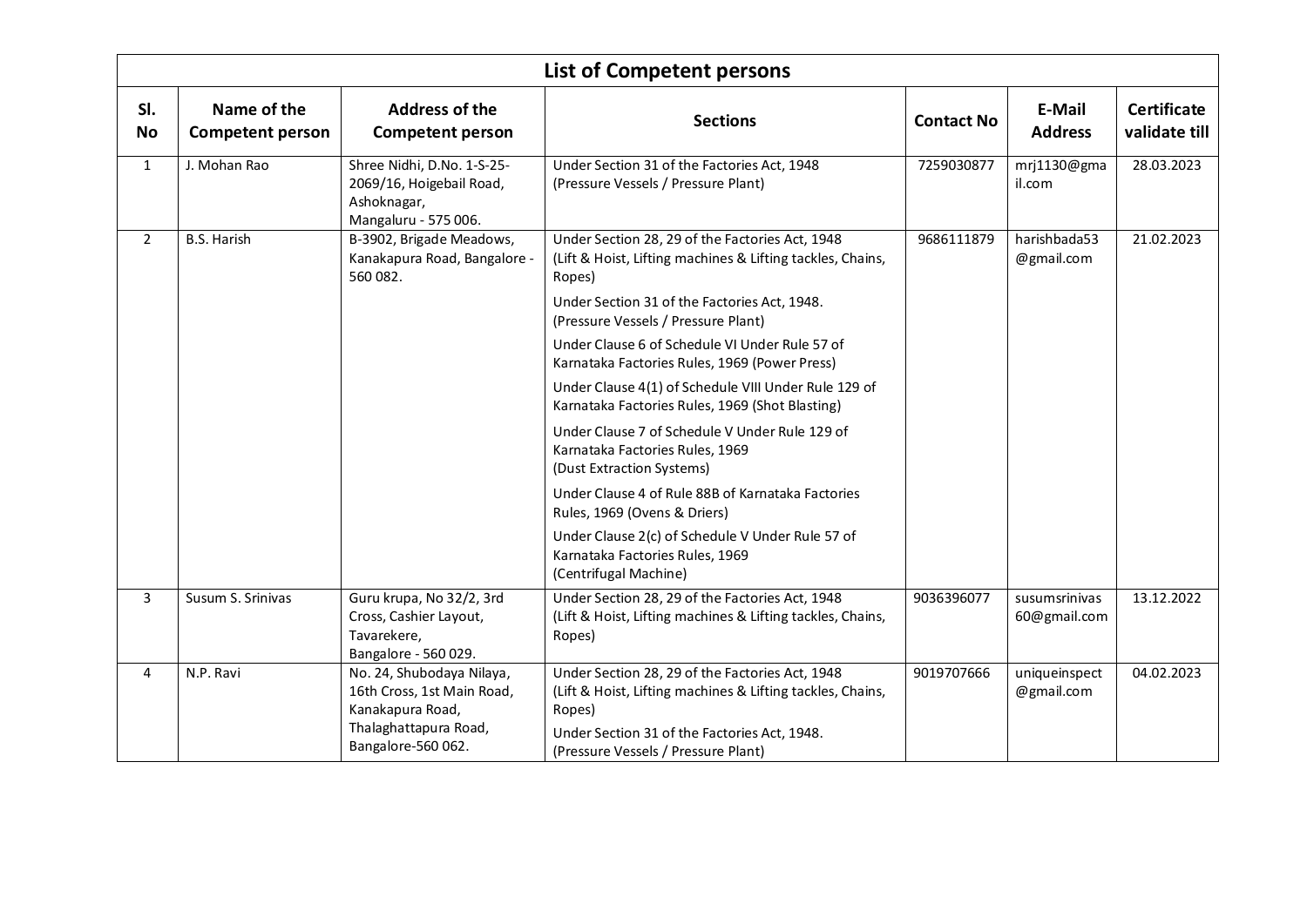| 5 | Mohamed Hilal Khizar | No. 4C, 25th Ward, Opp LLC<br>Colony Catonment,<br>Bellary - 583 104.                     | Under Section 28, 29 of the Factories Act, 1948<br>(Lift & Hoist, Lifting machines & Lifting tackles, Chains,<br>Ropes)<br>Under Section 31 of the Factories Act, 1948<br>(Pressure Vessels / Pressure Plant) | 9448028628 | mdhkhizar@ya<br>hoo.com      | 13.12.2022 |
|---|----------------------|-------------------------------------------------------------------------------------------|---------------------------------------------------------------------------------------------------------------------------------------------------------------------------------------------------------------|------------|------------------------------|------------|
|   |                      |                                                                                           | Under Clause 2(c) of Schedule V Under Rule 57 of<br>Karnataka Factories Rules, 1969<br>(Centrifugal Machine)                                                                                                  |            |                              |            |
|   |                      |                                                                                           | Under Clause 6 of Schedule VI Under Rule 57 of<br>Karnataka Factories Rules, 1969 (Power Press)                                                                                                               |            |                              |            |
|   |                      |                                                                                           | Under Clause 4 of Rule 88B of Karnataka Factories<br>Rules, 1969 (Ovens & Driers)                                                                                                                             |            |                              |            |
|   |                      |                                                                                           | Under Clause 13 of Schedule XVII Under Rule 129 of<br>Karnataka Factories Rules, 1969<br>(Solvent Extraction Plant)                                                                                           |            |                              |            |
|   |                      |                                                                                           | Under Clause 7 of Schedule V Under Rule 129 of<br>Karnataka Factories Rules, 1969<br>(Dust Extraction Systems)                                                                                                |            |                              |            |
|   |                      |                                                                                           | Under Clause 69(4) of Karnataka Factories Rules, 1969<br>(Water Sealed Gas Holders)                                                                                                                           |            |                              |            |
| 6 | Arun Shetty          | Puthrotibail House,<br>Naricombu Post & Village,<br>Bantwal Tq,<br>Mangalore - 574 231.   | Under Section 28, 29 of the Factories Act, 1948<br>(Lift & Hoist, Lifting machines & Lifting tackles, Chains,<br>Ropes)                                                                                       | 9845114897 | shettyarun72<br>@gmail.com   | 15.03.2023 |
| 7 | M.S. Chandraprasad   | Sri Rathna Nilaya, No. 406, 9th<br>cross, 9th Main, B.C.C Layout,<br>(Near Main Bus stop) | Under Section 28, 29 of the Factories Act, 1948<br>(Lift & Hoist, Lifting machines & Lifting tackles, Chains,<br>Ropes)                                                                                       | 9845203655 | chandraprasad<br>1@yahoo.com | 30.06.2023 |
|   |                      | Vijayanagar,<br>Bangalore-560 040.                                                        | Under Section 31 of the Factories Act, 1948<br>(Pressure Vessels / Pressure Plant)                                                                                                                            |            |                              |            |
|   |                      |                                                                                           | Under Clause 2(c) of Schedule V Under Rule 57 of<br>Karnataka Factories Rules, 1969 (Centrifugal Machine)                                                                                                     |            |                              |            |
|   |                      |                                                                                           | Under Clause 6 of Schedule VI Under Rule 57 of<br>Karnataka Factories Rules, 1969 (Power Press)                                                                                                               |            |                              |            |
|   |                      |                                                                                           | Under Clause 7 of Schedule V Under Rule 129 of<br>Karnataka Factories Rules, 1969<br>(Dust Extraction Systems)                                                                                                |            |                              |            |
|   |                      |                                                                                           | Under Clause 4 of Rule 88B of Karnataka Factories<br>Rules, 1969 (Ovens & Driers)<br>Under Clause 4 of Schedule VIII Under Rule 129 of<br>Karnataka Factories Rules, 1969 (Blasting Enclosure)                |            |                              |            |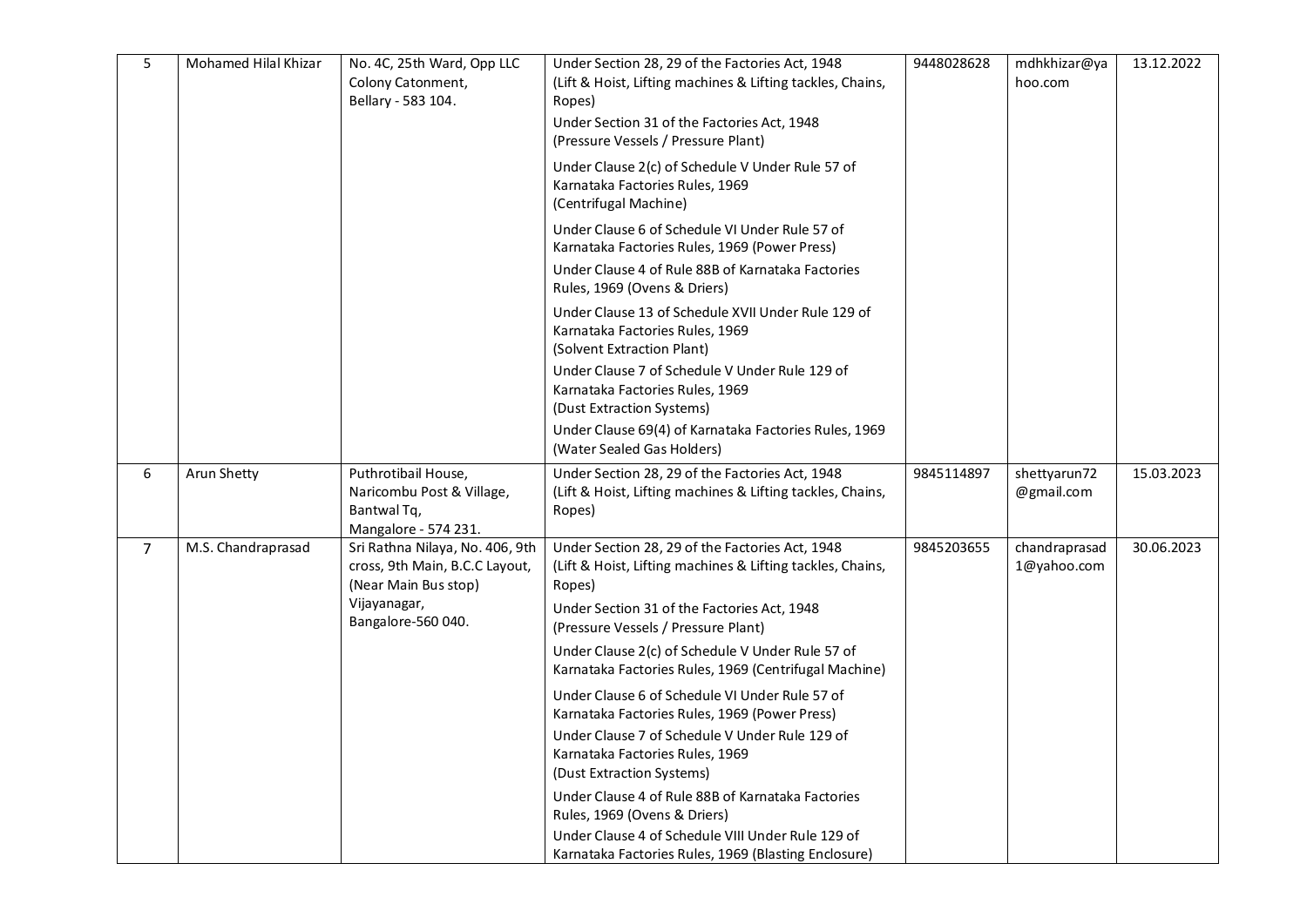| 8  | K. Vishnuvardhan | No. 299, Banasawadi Road,<br>Subbaianapalya,<br>Bangalore - 560 030.                                   | Under Section 28, 29 of the Factories Act, 1948<br>(Lift & Hoist, Lifting machines & Lifting tackles, Chains,<br>Ropes)<br>Under Clause 2(c) of Schedule V Under Rule 57 of<br>Karnataka Factories Rules, 1969<br>(Centrifugal Machine)<br>Under Clause 6 of Schedule VI Under Rule 57 of<br>Karnataka Factories Rules, 1969<br>(Power Press)<br>Under Clause 4 of Schedule VIII Under Rule 129 of<br>Karnataka Factories Rules, 1969<br>(Shot Blasting & Dust Extraction Systems                                                                                                                                                                            | 6364985557 | kvishnus@redi<br>ffmail.com  | 15.11.2022 |
|----|------------------|--------------------------------------------------------------------------------------------------------|--------------------------------------------------------------------------------------------------------------------------------------------------------------------------------------------------------------------------------------------------------------------------------------------------------------------------------------------------------------------------------------------------------------------------------------------------------------------------------------------------------------------------------------------------------------------------------------------------------------------------------------------------------------|------------|------------------------------|------------|
| 9  | J.M. Srinath     | No. 316 & 317, 8th Main, 5th<br>Cross, Padmanadhanagar,<br>Bangalore - 560 070.                        | Under Section 28, 29 of the Factories Act, 1948<br>(Lift & Hoist, Lifting machines & Lifting tackles, Chains,<br>Ropes)                                                                                                                                                                                                                                                                                                                                                                                                                                                                                                                                      | 9986401603 | jmsrinath@re<br>diffmail.com | 16.02.2023 |
| 10 | Shashidar Bhat   | Navaneetha, D.No 3-28/1,<br>Nakkila, Derebail,<br>Mangalore-575 006.                                   | Under Section 28, 29 of the Factories Act, 1948<br>(Lift & Hoist, Lifting machines & Lifting tackles, Chains,<br>Ropes)<br>Under Section 31 of the Factories Act, 1948<br>(Pressure Vessels / Pressure Plant)<br>Under Clause 2(c) of Schedule V Under Rule 57 of<br>Karnataka Factories Rules, 1969<br>(Centrifugal Machine)                                                                                                                                                                                                                                                                                                                                | 9741900547 | marinesv@gm<br>ail.com       | 06.08.2022 |
| 11 | G. Amarnath      | #541, Sri Rangadhama, 4th<br>Main, 4th Cross, Maruthi<br>Layout, Vasanthapura,<br>Bangalore - 560 061. | Under Section 28, 29 of the Factories Act, 1948<br>(Lift & Hoist, Lifting machines & Lifting tackles, Chains,<br>Ropes)<br>Under Section 31 of the Factories Act, 1948<br>(Pressure Vessels / Pressure Plant)<br>Under Clause 2(c) of Schedule V Under Rule 57 of<br>Karnataka Factories Rules, 1969<br>(Centrifugal Machine)<br>Under Clause 6 of Schedule VI Under Rule 57 of<br>Karnataka Factories Rules, 1969<br>(Power Press)<br>Under Clause 4 of Rule 88B of Karnataka Factories<br>Rules, 1969 (Ovens & Driers)<br>Under Clause 4 of Schedule VIII Under Rule 129 of<br>Karnataka Factories Rules, 1969<br>(Shot Blasting & Dust Extraction System) | 9945090269 | amarnath7117<br>@gmail.com   | 06.03.2023 |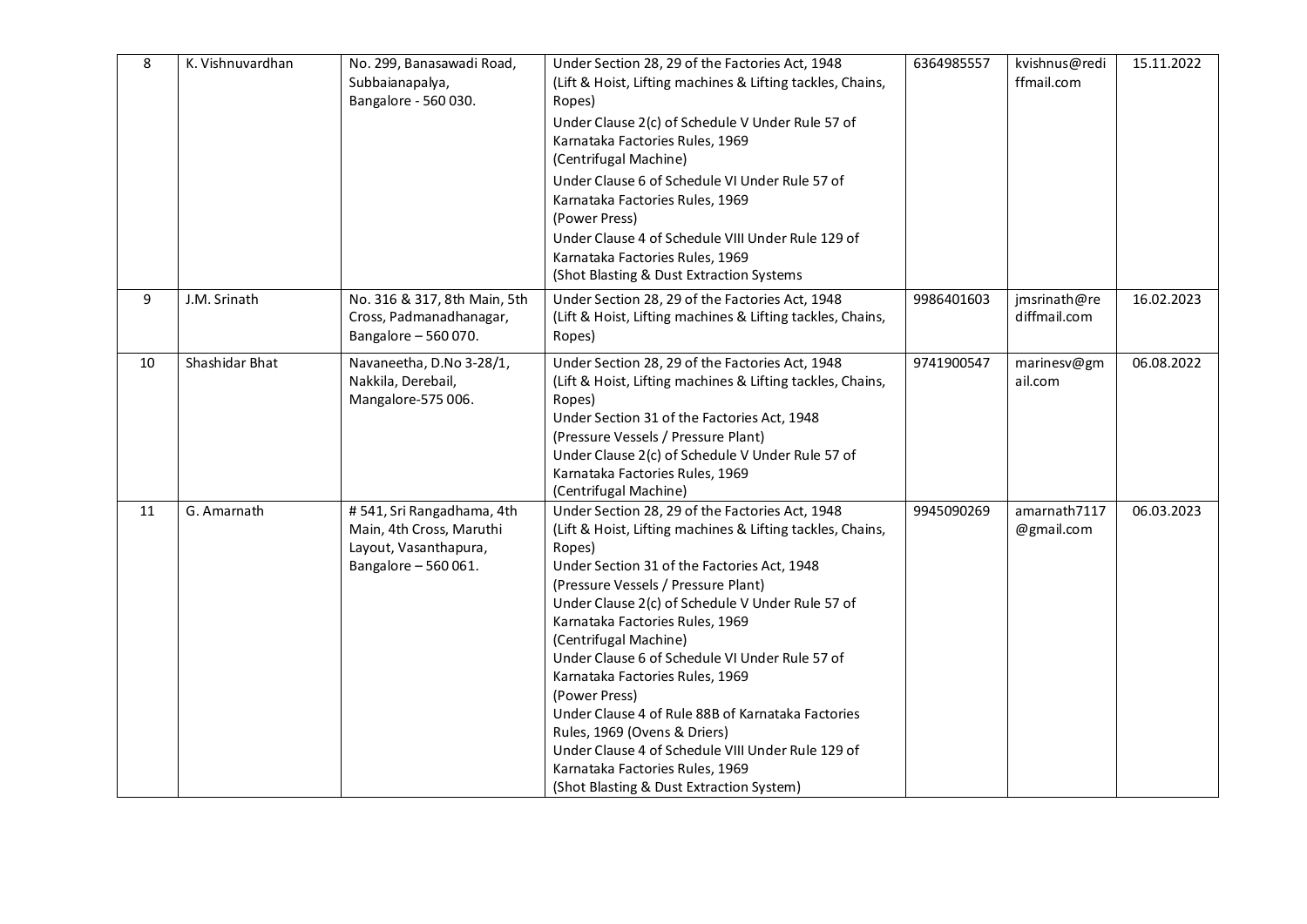| 12 | H.V. Thimmegowda            | No. 1662, 7th Main Road, C<br>Block, Sahakara Nagara,<br>Bangalore - 560 092.                                     | Under Section 28, 29 of the Factories Act, 1948<br>(Lift & Hoist, Lifting machines & Lifting tackles, Chains,<br>Ropes)<br>Under Section 31 of the Factories Act, 1948<br>(Pressure Vessels / Pressure Plant)<br>Under Clause 2(c) of Schedule V Under Rule 57 of<br>Karnataka Factories Rules, 1969<br>(Centrifugal Machine)<br>Under Clause 6 of Schedule VI Under Rule 57 of<br>Karnataka Factories Rules, 1969<br>(Power Press)<br>Under Clause 4 of Rule 88B of Karnataka Factories<br>Rules, 1969 (Ovens & Driers)<br>Under Clause 4 of Schedule VIII Under Rule 129 of<br>Karnataka Factories Rules, 1969<br>(Shot Blasting & Dust Extraction Systems) | 99645895559<br>901272555 | thimmegowda<br>hv@gmail.com              | 30.09.2022 |
|----|-----------------------------|-------------------------------------------------------------------------------------------------------------------|---------------------------------------------------------------------------------------------------------------------------------------------------------------------------------------------------------------------------------------------------------------------------------------------------------------------------------------------------------------------------------------------------------------------------------------------------------------------------------------------------------------------------------------------------------------------------------------------------------------------------------------------------------------|--------------------------|------------------------------------------|------------|
| 13 | Santhosh Bendoor<br>Krishna | Door No. 137, 1st Floor, 1st<br>block, 5th Main,<br>H.M.T layout, Nagasandra<br>post, Bangalore-560 073.          | Under Section 28, 29 of the Factories Act, 1948<br>(Lift & Hoist, Lifting machines & Lifting tackles, Chains,<br>Ropes)<br>Under Section 31 of the Factories Act, 1948<br>(Pressure Vessels / Pressure Plant)<br>Under Clause 2(c) of Schedule V Under Rule 57 of<br>Karnataka Factories Rules, 1969<br>(Centrifugal Machine)<br>Under Clause 4 of Schedule VIII Under Rule 129 of<br>Karnataka Factories Rules, 1969<br>(Shot Blasting & Dust Extraction System)<br>Under Clause 4 of Rule 88B of Karnataka Factories<br>Rules, 1969 (Ovens & Driers)<br>Under Clause 6 of Schedule VI Under Rule 57 of<br>Karnataka Factories Rules, 1969<br>(Power Press)  | 9739742779               | santhoshbend<br>oorkrishna@g<br>mail.com | 28.03.2023 |
| 14 | N. Srinivas padiyar         | "Vinayaka" D.No. 1-24-2035,<br>Hoigebail, Ashoknagar,<br>Mangalore - 575 006                                      | Under Section 28, 29 of the Factories Act, 1948<br>(Lift & Hoist, Lifting machines & Lifting tackles, Chains,<br>Ropes)<br>Under Section 31 of the Factories Act, 1948<br>(Pressure Vessels / Pressure Plant)                                                                                                                                                                                                                                                                                                                                                                                                                                                 | 9008506237               | Padiyar3477@<br>gmail.com                | 28.04.2023 |
| 15 | A.D. Channabasavaya         | No. 9/2, Samriddhi, 1 <sup>st</sup> Main<br>Road, Health Layout,<br>Annapurneshwarinagar,<br>Bangalore - 560 091. | Under Section 31 of the Factories Act, 1948<br>(Pressure Vessels / Pressure Plant)                                                                                                                                                                                                                                                                                                                                                                                                                                                                                                                                                                            | 9448066172               | channabasayy<br>a@gmail.com              | 23.12.2022 |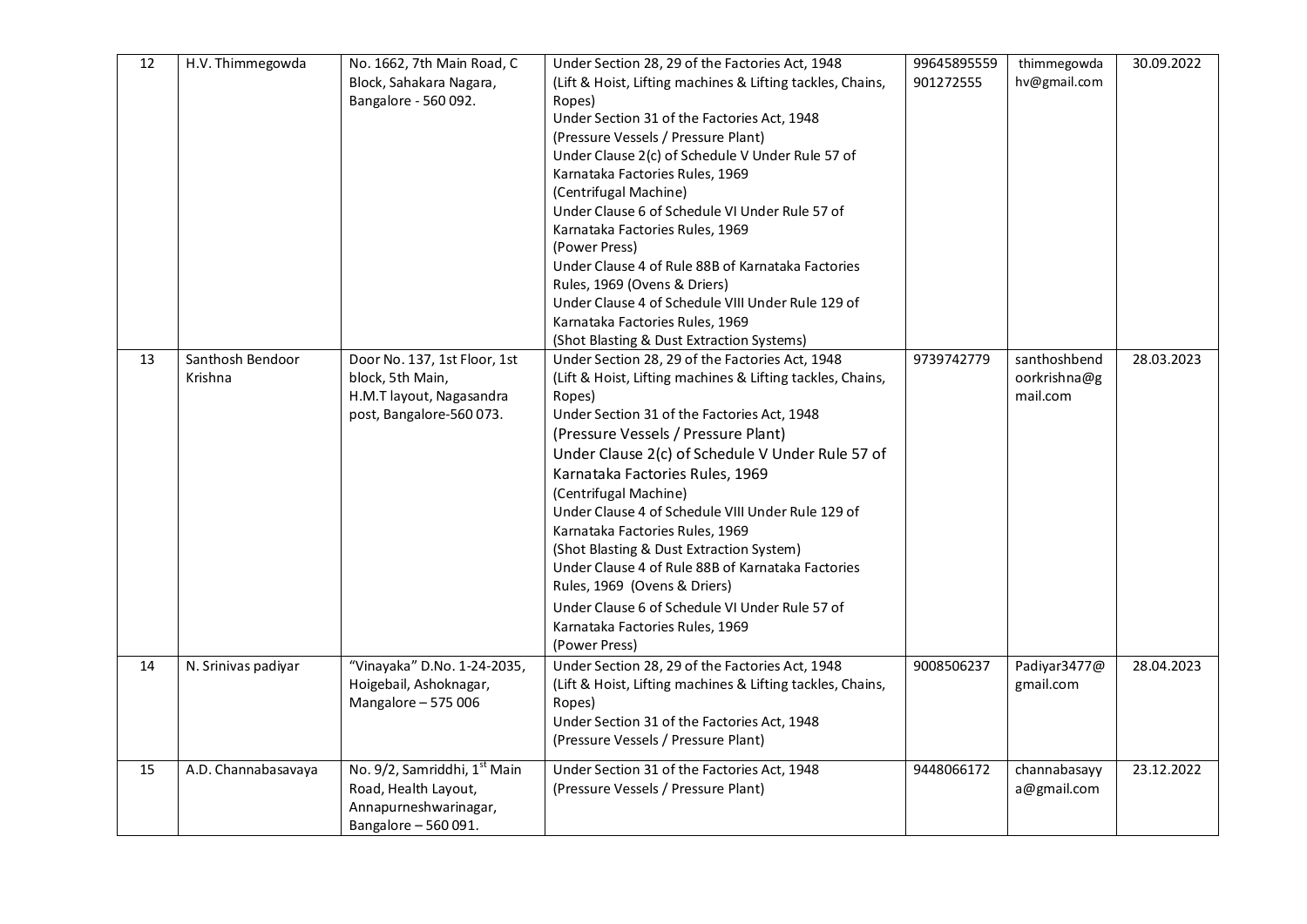| 16 | R. Albert                    | Flat No. S F 14, D Block,<br>Sowparnika Sanvi Phase-1,<br>Plot No. 13/2B, 5 <sup>th</sup> Cross,<br>Vijaya Nagara, Off Ambedkar<br>Nagar Road, Whitefield Road,<br>Bangalore 560 066. | Under Section 28, 29 of the Factories Act, 1948<br>(Lift & Hoist, Lifting machines & Lifting tackles, Chains,<br>Ropes)                                                                                                                                                                                                                                                                                                                                                                                                                                                                                                                                                                                                                                                                                                                                                   | 9894525702 | albertralex@g<br>mail.com            | 30.10.2022 |
|----|------------------------------|---------------------------------------------------------------------------------------------------------------------------------------------------------------------------------------|---------------------------------------------------------------------------------------------------------------------------------------------------------------------------------------------------------------------------------------------------------------------------------------------------------------------------------------------------------------------------------------------------------------------------------------------------------------------------------------------------------------------------------------------------------------------------------------------------------------------------------------------------------------------------------------------------------------------------------------------------------------------------------------------------------------------------------------------------------------------------|------------|--------------------------------------|------------|
| 17 | Jithendranath Pai            | No. 10/19, "Mahalasa Kutir",<br>5 <sup>th</sup> Main Road, 1 <sup>st</sup> Cross,<br>Banashankari 3rd Stage, 5 <sup>th</sup><br>Block, Bangalore - 560 085.                           | Under Section 28, 29 of the Factories Act, 1948<br>(Lift & Hoist, Lifting machines & Lifting tackles, Chains,<br>Ropes)<br>Under Section 31 of the Factories Act, 1948<br>(Pressure Vessels / Pressure Plant)<br>Under Clause 2(c) of Schedule V Under Rule 57 of<br>Karnataka Factories Rules, 1969<br>(Centrifugal Machine)<br>Under Clause 6 of Schedule VI Under Rule 57 of<br>Karnataka Factories Rules, 1969<br>(Power Press)<br>Under Clause 7 of Schedule V Under Rule 129 of<br>Karnataka Factories Rules, 1969<br>Under Clause 4 of Schedule VIII Under Rule 129 of<br>Karnataka Factories Rules, 1969<br>(Shot Blasting & Dust Extraction Systems)<br>Under Clause 13 of Schedule XVII Under Rule 129 of<br>Karnataka Factories Rules, 1969<br>(Solvent Extraction Plant)<br>Under Clause 4 of Rule 88B of Karnataka Factories<br>Rules, 1969 (Ovens & Driers) | 9880184336 | jithendrapai<br>@yahoo.com           | 06.08.2022 |
| 18 | Mallappa B<br>Kariyappanavar | Plot No. 577B, Belur Industrial<br>Area, Dharwad                                                                                                                                      | Under Section 28, 29 of the Factories Act, 1948<br>(Lift & Hoist, Lifting machines & Lifting tackles, Chains,<br>Ropes)                                                                                                                                                                                                                                                                                                                                                                                                                                                                                                                                                                                                                                                                                                                                                   | 9766625828 | chalukkyaeng<br>ineers@gmai<br>I.com | 16.05.2023 |
| 19 | Sadiksaheb Badiger           | No. 53, 6 <sup>th</sup> Cross, Brindavan<br>Nagar, Mathikere,<br>Bangalore - 560 054.                                                                                                 | Under Section 28, 29 of the Factories Act, 1948<br>(Lift & Hoist, Lifting machines & Lifting tackles, Chains,<br>Ropes)<br>Under Section 31 of the Factories Act, 1948<br>(Pressure Vessels / Pressure Plant)<br>Under Clause 6 of Schedule VI Under Rule 57 of<br>Karnataka Factories Rules, 1969<br>(Power Press)                                                                                                                                                                                                                                                                                                                                                                                                                                                                                                                                                       | 9916512184 | Sadiksaheb786<br>@gmail.com          | 30.10.2022 |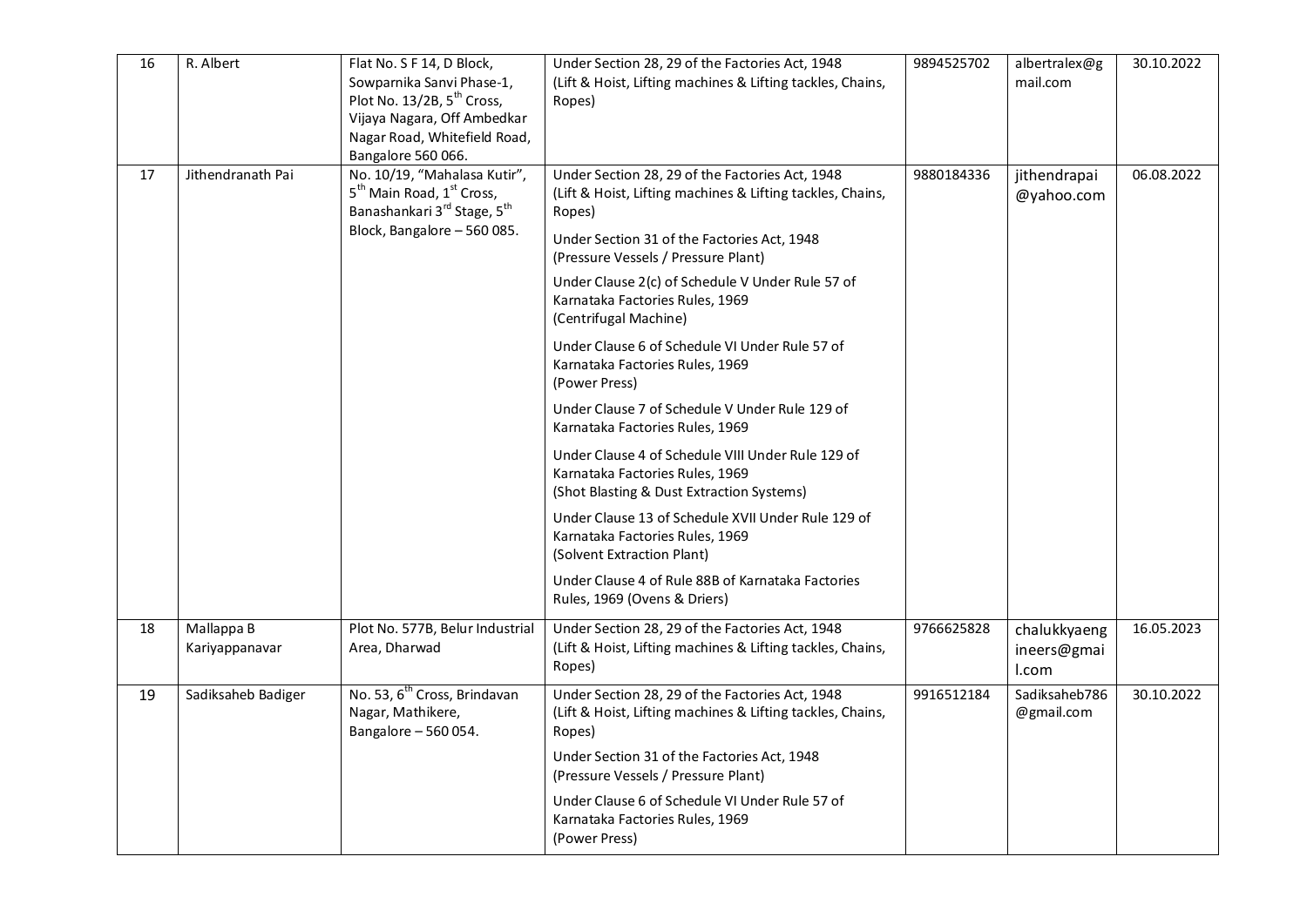|    |                     |                                                                                                                             | Under Clause 4 of Rule 88B of Karnataka Factories<br>Rules, 1969<br>(Ovens & Driers)                                              |            |                                      |            |
|----|---------------------|-----------------------------------------------------------------------------------------------------------------------------|-----------------------------------------------------------------------------------------------------------------------------------|------------|--------------------------------------|------------|
|    |                     |                                                                                                                             | Under Clause 4 of Schedule VIII Under Rule 129 of<br>Karnataka Factories Rules, 1969<br>(Shot Blasting & Dust Extraction Systems) |            |                                      |            |
| 20 | R. Darshan Kumar    | S/o. P. Ramakrishna<br>No. 5, Maruthi Krupa, LBS<br>Road, Behind Water Tank,<br>Vidyanagar, Tumkur-572 103.                 | Under Section 28, 29 of the Factories Act, 1948<br>(Lift & Hoist, Lifting machines & Lifting tackles, Chains,<br>Ropes)           | 8147545918 | rdarshank@<br>gmail.com              | 28-11-2022 |
| 21 | V. Narayana Prasad  | No. 17, "Mathruchaya", 1st<br>Cross, Achaya Shetty Layout,<br>Near Mekhri Circle,<br>Sadhashivanagar,<br>Bangalore-560 080. | Under Section 28, 29 of the Factories Act, 1948<br>(Lift & Hoist, Lifting machines & Lifting tackles, Chains,<br>Ropes)           | 9019821673 | Narayanaprasa<br>d1410@gmail.<br>com | 11-01-2023 |
| 22 | Anupam Kumar Shukla | No. 11, Varma Layout,<br>Machohalli, Dasanapura<br>Hobli, Bangalore North Taluk,<br>Bangalore-560 091.                      | Under Section 28, 29 of the Factories Act, 1948<br>(Lift & Hoist, Lifting machines & Lifting tackles, Chains,<br>Ropes)           | 9321905149 | uniquo@<br>yahoo.com                 | 27-02-2023 |

|    | <b>Institutions</b> |                                                                                                                                        |                                                                                                                                                                                                                                                                                                      |            |                               |            |  |  |
|----|---------------------|----------------------------------------------------------------------------------------------------------------------------------------|------------------------------------------------------------------------------------------------------------------------------------------------------------------------------------------------------------------------------------------------------------------------------------------------------|------------|-------------------------------|------------|--|--|
| 23 | K.N. Chandra        | M/s. Jaya Engineering<br>Services,<br>No. 39, Shri Ganesh Nilaya,<br>Ohmkar Layout, Near Ring<br>road, JP Nagara,<br>Mysore - 570 031. | Under Section 28, 29 of the Factories Act, 1948<br>(Lift & Hoist, Lifting machines & Lifting tackles, Chains,<br>Ropes)<br>Under Section 31 of the Factories Act, 1948<br>(Pressure Vessels / Pressure Plant)<br>Under Clause 2(c) of Schedule V Under Rule 57 of<br>Karnataka Factories Rules, 1969 | 9481405629 | chandrukabini<br>94@gmail.com | 21.02.2023 |  |  |
|    |                     |                                                                                                                                        | (Centrifugal Machine)<br>Under Clause 6 of Schedule VI Under Rule 57 of<br>Karnataka Factories Rules, 1969<br>(Power Press)<br>Under Clause 7 of Schedule V Under Rule 129 of<br>Karnataka Factories Rules, 1969<br>(Dust Extraction Systems)                                                        |            |                               |            |  |  |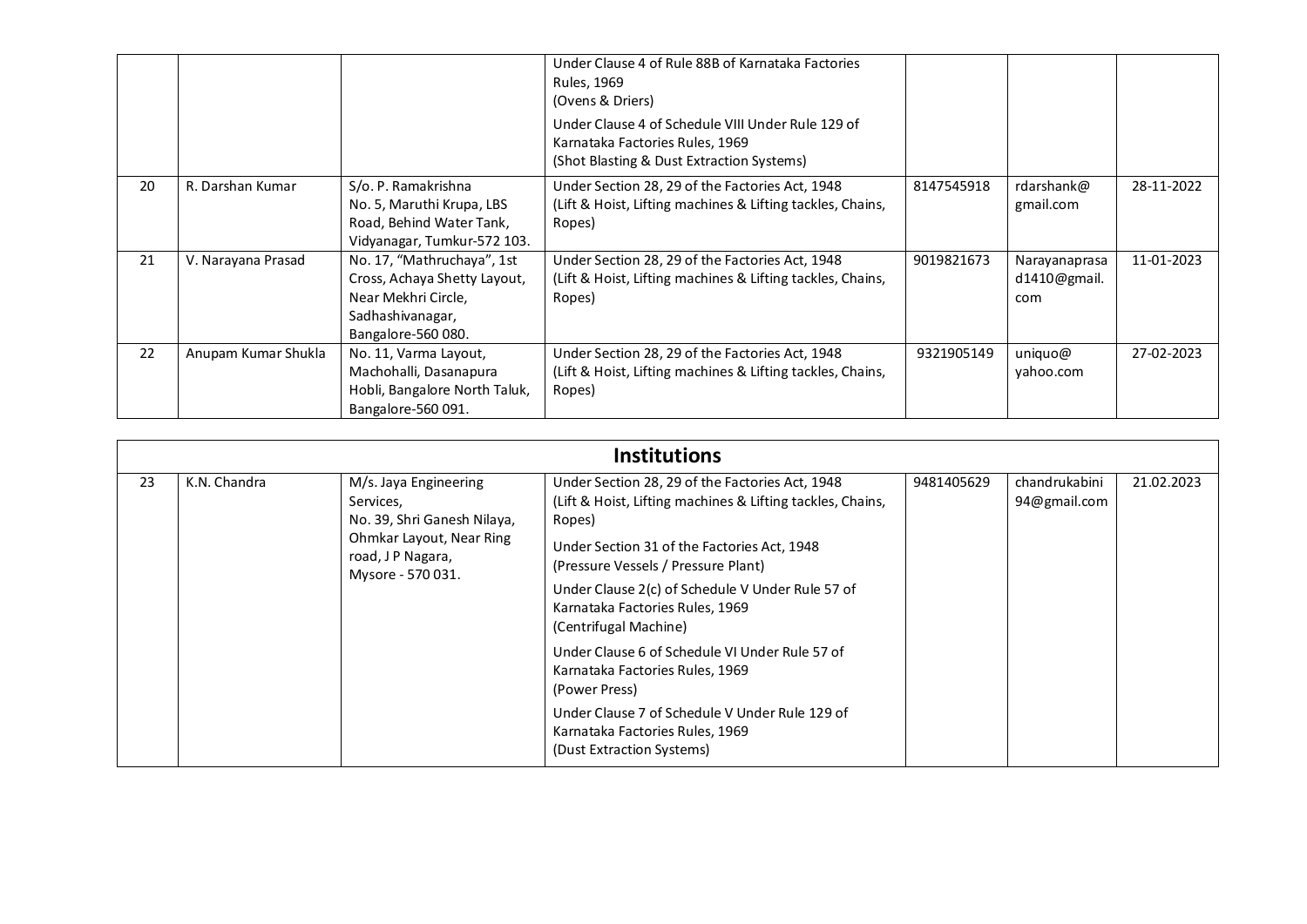| 24 | M. Raghavendra     | M/s. Vessels Engineers,<br>No 313, "Anjana Nandana",<br>18th Main, 4th Block, Nandini<br>Layout, Bangalore-560 096.                                 | Under Section 28, 29 of the Factories Act, 1948<br>(Lift & Hoist, Lifting machines & Lifting tackles, Chains,<br>Ropes)<br>Under Section 31 of the Factories Act, 1948<br>(Pressure Vessels / Pressure Plant)                           | 9448085706 | vesselsenginee<br>rs@gmail.com            | 31.12.2022 |
|----|--------------------|-----------------------------------------------------------------------------------------------------------------------------------------------------|-----------------------------------------------------------------------------------------------------------------------------------------------------------------------------------------------------------------------------------------|------------|-------------------------------------------|------------|
|    |                    |                                                                                                                                                     | Under Clause 2(c) of Schedule V Under Rule 57 of<br>Karnataka Factories Rules, 1969<br>(Centrifugal Machine)                                                                                                                            |            |                                           |            |
|    |                    |                                                                                                                                                     | Under Clause 6 of Schedule VI Under Rule 57 of<br>Karnataka Factories Rules, 1969<br>(Power Press)                                                                                                                                      |            |                                           |            |
|    |                    |                                                                                                                                                     | Under Clause 4 of Rule 88B of Karnataka Factories<br>Rules, 1969 (Ovens & Driers)                                                                                                                                                       |            |                                           |            |
|    |                    |                                                                                                                                                     | Under Clause 4 of Schedule VIII Under Rule 129 of<br>Karnataka Factories Rules, 1969<br>(Blasting Enclosure)                                                                                                                            |            |                                           |            |
| 25 | Y.D. Ganesha       | M/s. Mini-Tech Industries<br>No. 827/A, 1st Floor, 1st<br>Main, 2nd Stage, W.O.C Road,<br>Near Modi Hospital,<br>Bangalore-560 086.                 | Under Section 28, 29 of the Factories Act, 1948<br>(Lift & Hoist, Lifting machines & Lifting tackles, Chains,<br>Ropes)                                                                                                                 | 9448273590 | minitechindust<br>ries@rediffmai<br>l.com | 17.07.2022 |
| 26 | V. Srinath Gajanan | M/s. Sriram Safety Quality<br>Management Services Pvt<br>Ltd., No. 7 & 8, City complex,<br>Honnakatte Road, Kulayi,<br>suratkal, Mangalore-575 109. | Under Section 28, 29 of the Factories Act, 1948<br>(Lift & Hoist, Lifting machines & Lifting tackles, Chains,<br>Ropes)<br>Under Clause 2(c) of Schedule V Under Rule 57 of<br>Karnataka Factories Rules, 1969<br>(Centrifugal Machine) | 9448549796 | kbpreethi@gm<br>ail.com                   | 30.07.2023 |
|    |                    |                                                                                                                                                     | Under Clause 4 of Rule 88B of Karnataka Factories<br><b>Rules, 1969</b><br>(Ovens & Driers)                                                                                                                                             |            |                                           |            |
|    |                    |                                                                                                                                                     | Under Clause 4(1) of Schedule VIII Under Rule 129 of<br>Karnataka Factories Rules, 1969 (Blasting Enclosure)                                                                                                                            |            |                                           |            |
|    |                    |                                                                                                                                                     | Under Clause 6 of Schedule VI Under Rule 57 of<br>Karnataka Factories Rules, 1969<br>(Power Press)                                                                                                                                      |            |                                           |            |
|    | Preethi Pai        |                                                                                                                                                     | Under Section 28, 29 of the Factories Act, 1948<br>(Lift & Hoist, Lifting machines & Lifting tackles, Chains,<br>Ropes)                                                                                                                 |            |                                           |            |
|    |                    |                                                                                                                                                     | Under Section 31 of the Factories Act, 1948<br>(Pressure Vessels / Pressure Plant)                                                                                                                                                      |            |                                           |            |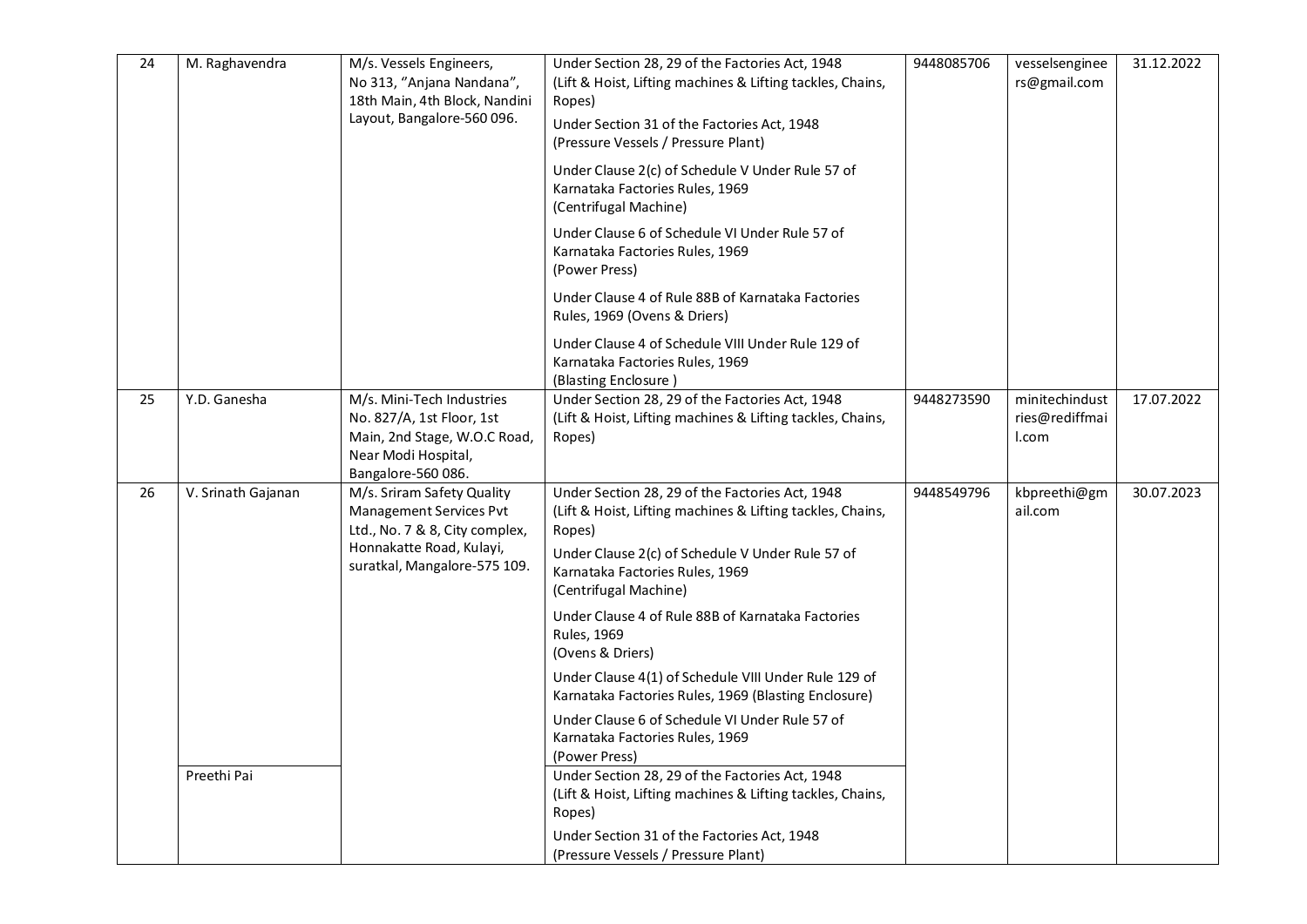|    |                                          |                                                                                                                                                                   | Under Clause 2(c) of Schedule V Under Rule 57 of<br>Karnataka Factories Rules, 1969<br>(Centrifugal Machine)<br>Under Clause 6 of Schedule VI Under Rule 57 of<br>Karnataka Factories Rules, 1969<br>(Power Press)                                                                                                                                                                                                                                                                          |                  |                                     |            |
|----|------------------------------------------|-------------------------------------------------------------------------------------------------------------------------------------------------------------------|---------------------------------------------------------------------------------------------------------------------------------------------------------------------------------------------------------------------------------------------------------------------------------------------------------------------------------------------------------------------------------------------------------------------------------------------------------------------------------------------|------------------|-------------------------------------|------------|
|    |                                          |                                                                                                                                                                   | Under Clause 69(4) of Karnataka Factories Rules, 1969<br>(Water Sealed Gas Holders)                                                                                                                                                                                                                                                                                                                                                                                                         |                  |                                     |            |
|    | R. Govindaraju                           |                                                                                                                                                                   | Under Section 28, 29 of the Factories Act, 1948<br>(Lift & Hoist, Lifting machines & Lifting tackles, Chains,<br>Ropes)                                                                                                                                                                                                                                                                                                                                                                     |                  |                                     |            |
| 27 | Vijayendra C. Shirol                     | M/s. Vachana Safety Services<br>& Sales, Plot No. 37, CTS No.<br>21/3, Kangrali Khurd,                                                                            | Under Section 28, 29 of the Factories Act, 1948<br>(Lift & Hoist, Lifting machines & Lifting tackles, Chains,<br>Ropes)                                                                                                                                                                                                                                                                                                                                                                     | 9449507719       | vachanasafety<br>2013@gmail.c<br>om | 13.09.2022 |
|    | Praveen R. Kolkoor                       | Belgavi - 590 015.                                                                                                                                                | Under Section 31 of the Factories Act, 1948<br>(Pressure Vessels / Pressure Plant)                                                                                                                                                                                                                                                                                                                                                                                                          |                  |                                     |            |
| 28 | Sandeep S. Prasad<br>M. R. Pradeep Kumar | M/s. Shankar Prasad and<br>Company,<br>No 103, Shashvathi, 5th A<br>Main, 2nd Stage, Brindavan<br>Extension, Mysore-570 020.                                      | Under Section 28, 29 of the Factories Act, 1948<br>(Lift & Hoist, Lifting machines & Lifting tackles, Chains,<br>Ropes)<br>Under Clause 2(c) of Schedule V Under Rule 57 of<br>Karnataka Factories Rules, 1969<br>(Centrifugal Machine)<br>Under Clause 6 of Schedule VI Under Rule 57 of<br>Karnataka Factories Rules, 1969<br>(Power Press)<br>Under Clause 4 of Rule 88B of Karnataka Factories<br><b>Rules, 1969</b><br>(Ovens & Driers)<br>Under Section 31 of the Factories Act, 1948 | 9880692250       | ks.shankarpras<br>ad@gmail.com      | 27.04.2023 |
|    |                                          |                                                                                                                                                                   | (Pressure Vessels / Pressure Plant)<br>Under Clause 7 of Schedule V Under Rule 129 of<br>Karnataka Factories Rules, 1969<br>(Dust Extraction Systems)                                                                                                                                                                                                                                                                                                                                       |                  |                                     |            |
| 29 | Chidanand V. Hiremath                    | M/s. D.C Hoist & Instruments<br>Pvt Ltd, No. 68, West of Chord<br>Road, 2nd stage,<br>Mahalakshmipura, Opp Metro<br>Rajajinagar Station(W),<br>Bangalore-560 086. | Under Section 28, 29 of the Factories Act, 1948<br>(Lift & Hoist, Lifting machines & Lifting tackles, Chains,<br>Ropes)                                                                                                                                                                                                                                                                                                                                                                     | 080-<br>23190448 | dchoistbng@g<br>mail.com            | 28.04.2023 |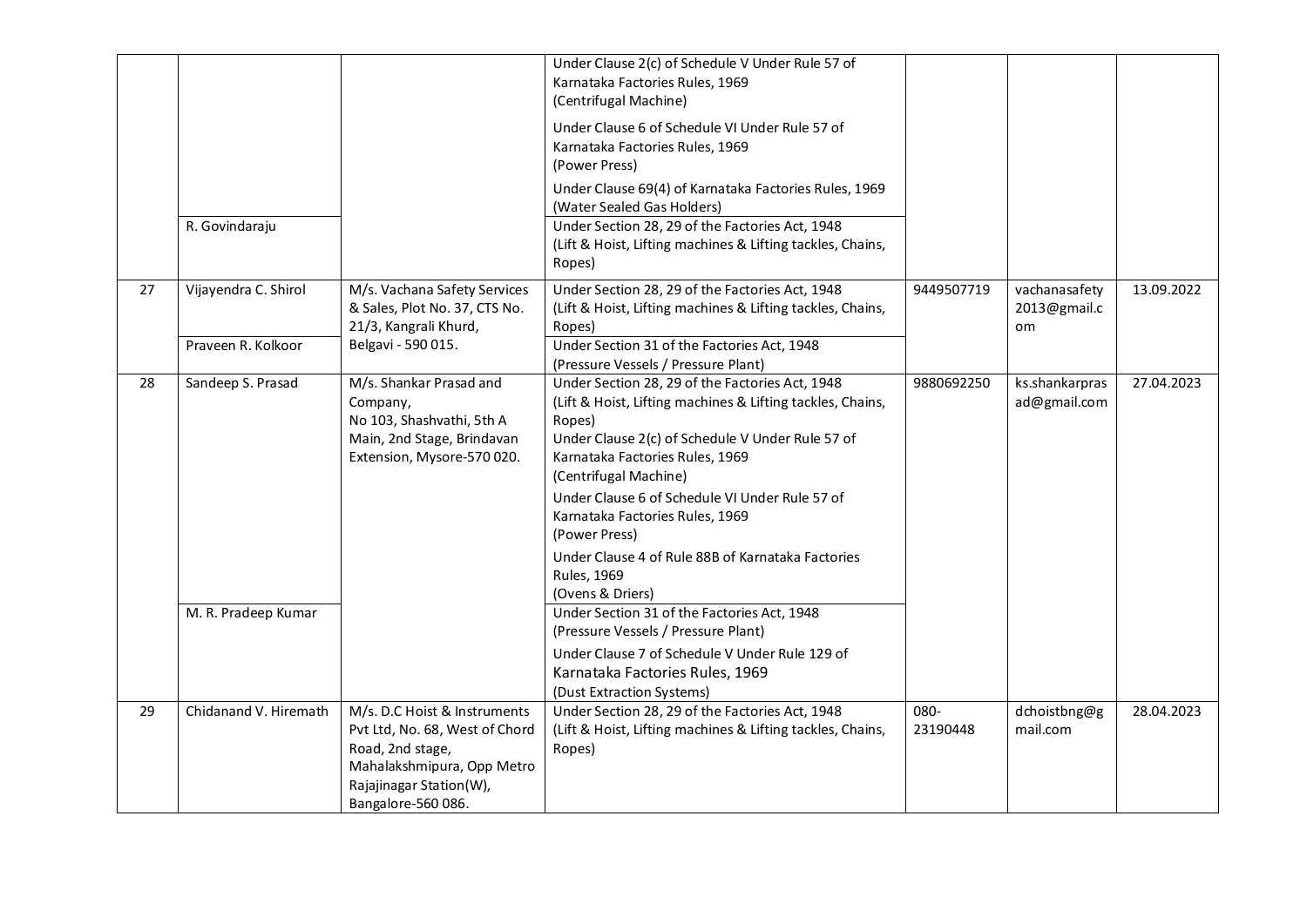| 30 | B.P. Srikanth                | M/s. Pavan Engineers<br>S-363, 364, 7th Cross Road,<br>2nd Stage, BEL Layout,<br>Magadi Road,<br>Bangalore-560 091.               | Under Section 28, 29 of the Factories Act, 1948<br>(Lift & Hoist, Lifting machines & Lifting tackles, Chains,<br>Ropes)                                                                                       | 9341274039               | vinmek999@g<br>mail.com                     | 13.12.2022 |
|----|------------------------------|-----------------------------------------------------------------------------------------------------------------------------------|---------------------------------------------------------------------------------------------------------------------------------------------------------------------------------------------------------------|--------------------------|---------------------------------------------|------------|
| 31 | H.S. Sudheendra              | M/s. Hercules Crane Services,<br>No 1125, 24th Main Road,<br>17st Cross, BSK 2nd Stage,<br>Bangalore - 560 070.                   | Under Section 28, 29 of the Factories Act, 1948<br>(Lift & Hoist, Lifting machines & Lifting tackles, Chains,<br>Ropes)                                                                                       | 9448476849<br>9448916863 | gssridhar23@y<br>ahoo.in                    | 23.12.2022 |
| 32 | R.G. Padke                   | M/s. S.G.Padke & sons<br>Shed No. B-4, Govt Indl<br>Estate, Udyambag,                                                             | Under Section 28, 29 of the Factories Act, 1948<br>(Lift & Hoist, Lifting machines & Lifting tackles, Chains,<br>Ropes)                                                                                       | 9844097941<br>9341102624 | phadketyres@<br>gmail.com<br>primeindustrie | 27.01.2023 |
|    | Amith Arvind Sathaye         | Belgaum-590 006.                                                                                                                  | Under Section 31 of the Factories Act, 1948<br>(Pressure Vessels / Pressure Plant)                                                                                                                            |                          | sindia@yahoo.<br>com                        |            |
| 33 | Putti Mahantesh<br>Shivageni | M/s. Jaya Engineers,<br>Plot No. 2793, Sector No. 35,<br>Ramtheerth Nagar,                                                        | Under Section 28, 29 of the Factories Act, 1948<br>(Lift & Hoist, Lifting machines & Lifting tackles, Chains,<br>Ropes)                                                                                       | 9686416574               | jaya.engineers<br>@rediffmail.<br>com       | 26.09.2022 |
|    | Subhas K. Naik               | Belagavi - 590 001.                                                                                                               | Under Section 31 of the Factories Act, 1948<br>(Pressure Vessels / Pressure Plant)                                                                                                                            |                          |                                             |            |
|    |                              |                                                                                                                                   | Under Clause 6 of Schedule VI Under Rule 57 of<br>Karnataka Factories Rules, 1969<br>(Power Press)                                                                                                            |                          |                                             |            |
|    |                              |                                                                                                                                   | Under Clause 2(c) of Schedule V Under Rule 57 of<br>Karnataka Factories Rules, 1969<br>(Centrifugal Machine)                                                                                                  |                          |                                             |            |
|    |                              |                                                                                                                                   | Under Clause 4 of Rule 88B of Karnataka Factories<br>Rules, 1969 (Ovens & Driers)                                                                                                                             |                          |                                             |            |
| 34 | Tata Rao Buddala             | M/s. Anovaa Engineering<br>Solutions Private Limited,<br>No. C-6m KSSIDC, Yalahanka<br>Industrial Estate,<br>Bangalore - 560 064. | Under Section 28, 29 of the Factories Act, 1948<br>(Lift & Hoist, Lifting machines & Lifting tackles, Chains,<br>Ropes)<br>Under Section 31 of the Factories Act, 1948<br>(Pressure Vessels / Pressure Plant) | 8494899930               | trb.anova@gm<br>ail.com                     | 26.01.2023 |
| 35 | Linganand S. Naregal         | M/s. Basava Safety Services &<br>Sales, Plot No. 37, CTS No.<br>21/3, Kangrali Khurd,                                             | Under Section 28, 29 of the Factories Act, 1948<br>(Lift & Hoist, Lifting machines & Lifting tackles, Chains,<br>Ropes)                                                                                       | 9449507719               | basavasafety<br>2016@gmail.<br>com          | 27.01.2023 |
|    |                              | Belagavi - 590 015.                                                                                                               | Under Section 31 of the Factories Act, 1948<br>(Pressure Vessels / Pressure Plant)                                                                                                                            |                          |                                             |            |
|    |                              |                                                                                                                                   | Under Clause 2(c) of Schedule V Under Rule 57 of<br>Karnataka Factories Rules, 1969 (Centrifugal Machine)                                                                                                     |                          |                                             |            |
|    |                              |                                                                                                                                   | Under Clause 6 of Schedule VI Under Rule 57 of<br>Karnataka Factories Rules, 1969 (Power Press)                                                                                                               |                          |                                             |            |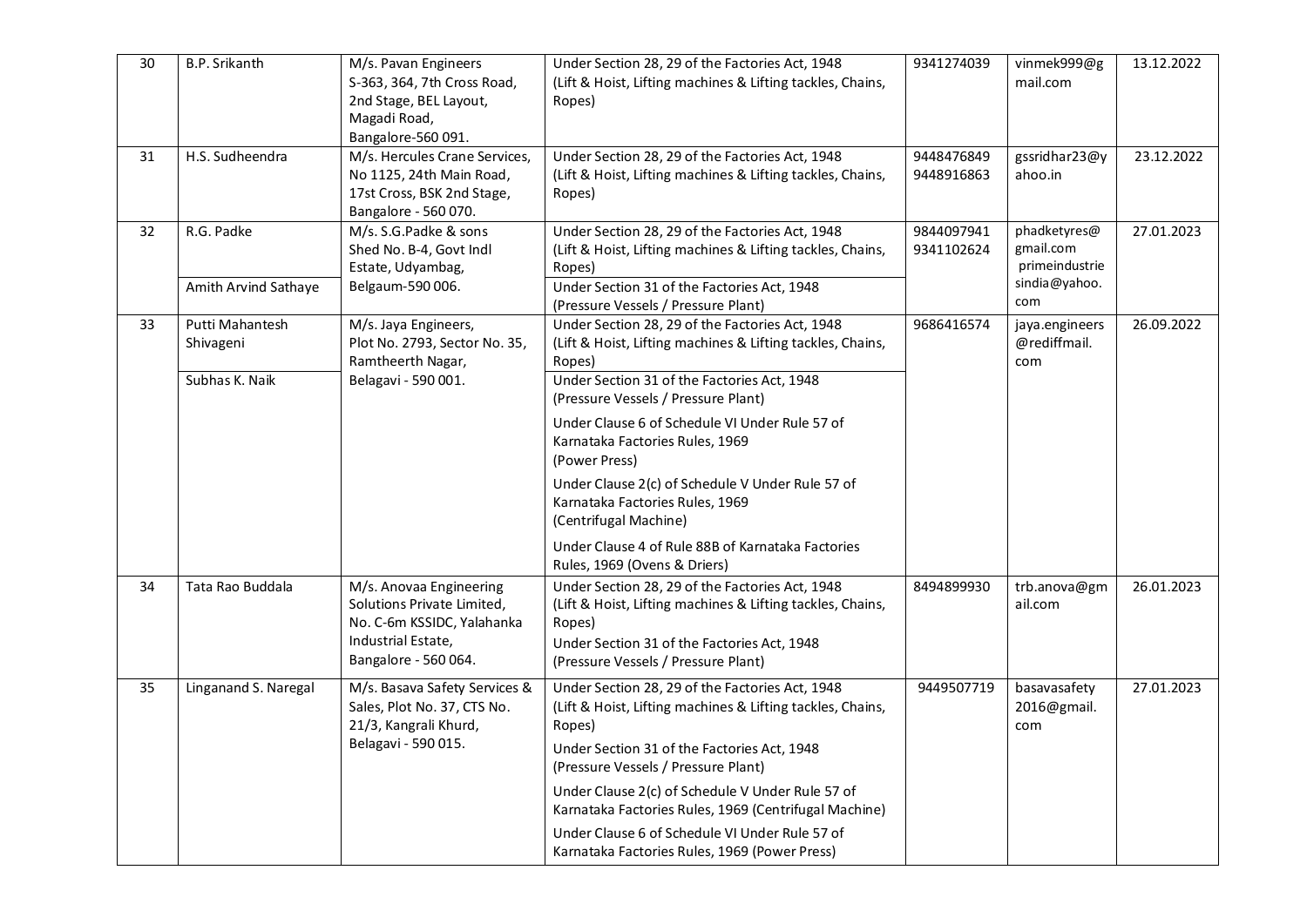|    |                    |                                                                                                                                                        | Under Clause 4 of Rule 88B of Karnataka Factories<br>Rules, 1969 (Ovens & Driers)                                                                                                                                                       |            |                                      |            |
|----|--------------------|--------------------------------------------------------------------------------------------------------------------------------------------------------|-----------------------------------------------------------------------------------------------------------------------------------------------------------------------------------------------------------------------------------------|------------|--------------------------------------|------------|
| 36 | K. Suresh Shenoy   | M/s. Engineering Inspection<br>Company, Bhagavathi Towers,<br>No. 5-7-627/2, Near<br>Bhagavathi Temple, P.V.S<br>Kalakunj Road,<br>Mangalore -575 003. | Under Section 28, 29 of the Factories Act, 1948<br>(Lift & Hoist, Lifting machines & Lifting tackles, Chains,<br>Ropes)<br>Under Clause 2(c) of Schedule V Under Rule 57 of<br>Karnataka Factories Rules, 1969<br>(Centrifugal Machine) | 9845130187 | ksuresh12312<br>3@rediffmail.<br>com | 27.08.2022 |
|    |                    |                                                                                                                                                        | Under Clause 6 of Schedule VI Under Rule 57 of<br>Karnataka Factories Rules, 1969<br>(Power Press)                                                                                                                                      |            |                                      |            |
|    |                    |                                                                                                                                                        | Under Clause 4 of Rule 88B of Karnataka Factories<br><b>Rules, 1969</b><br>(Ovens & Driers)                                                                                                                                             |            |                                      |            |
|    |                    | Under Clause 13 of Schedule XVII Under Rule 129 of<br>Karnataka Factories Rules, 1969<br>(Solvent Extraction Plant)                                    |                                                                                                                                                                                                                                         |            |                                      |            |
|    |                    | Under Clause 69(4) of Karnataka Factories Rules, 1969<br>(Water Sealed Gas Holders)                                                                    |                                                                                                                                                                                                                                         |            |                                      |            |
|    |                    |                                                                                                                                                        | Under Section 31 of the Factories Act, 1948<br>(Pressure Vessels / Pressure Plant)                                                                                                                                                      |            |                                      |            |
|    | <b>Uday Shetty</b> | Under Section 28, 29 of the Factories Act, 1948<br>(Lift & Hoist, Lifting machines & Lifting tackles, Chains,<br>Ropes)                                |                                                                                                                                                                                                                                         |            |                                      |            |
|    |                    |                                                                                                                                                        | Under Clause 2(c) of Schedule V Under Rule 57 of<br>Karnataka Factories Rules, 1969<br>(Centrifugal Machine)                                                                                                                            |            |                                      |            |
|    |                    |                                                                                                                                                        | Under Clause 6 of Schedule VI Under Rule 57 of<br>Karnataka Factories Rules, 1969<br>(Power Press)                                                                                                                                      |            |                                      |            |
|    |                    |                                                                                                                                                        | Under Clause 4 of Rule 88B of Karnataka Factories<br><b>Rules, 1969</b><br>(Ovens & Driers)                                                                                                                                             |            |                                      |            |
|    |                    |                                                                                                                                                        | Under Section 31 of the Factories Act, 1948<br>(Pressure Vessels / Pressure Plant)                                                                                                                                                      |            |                                      |            |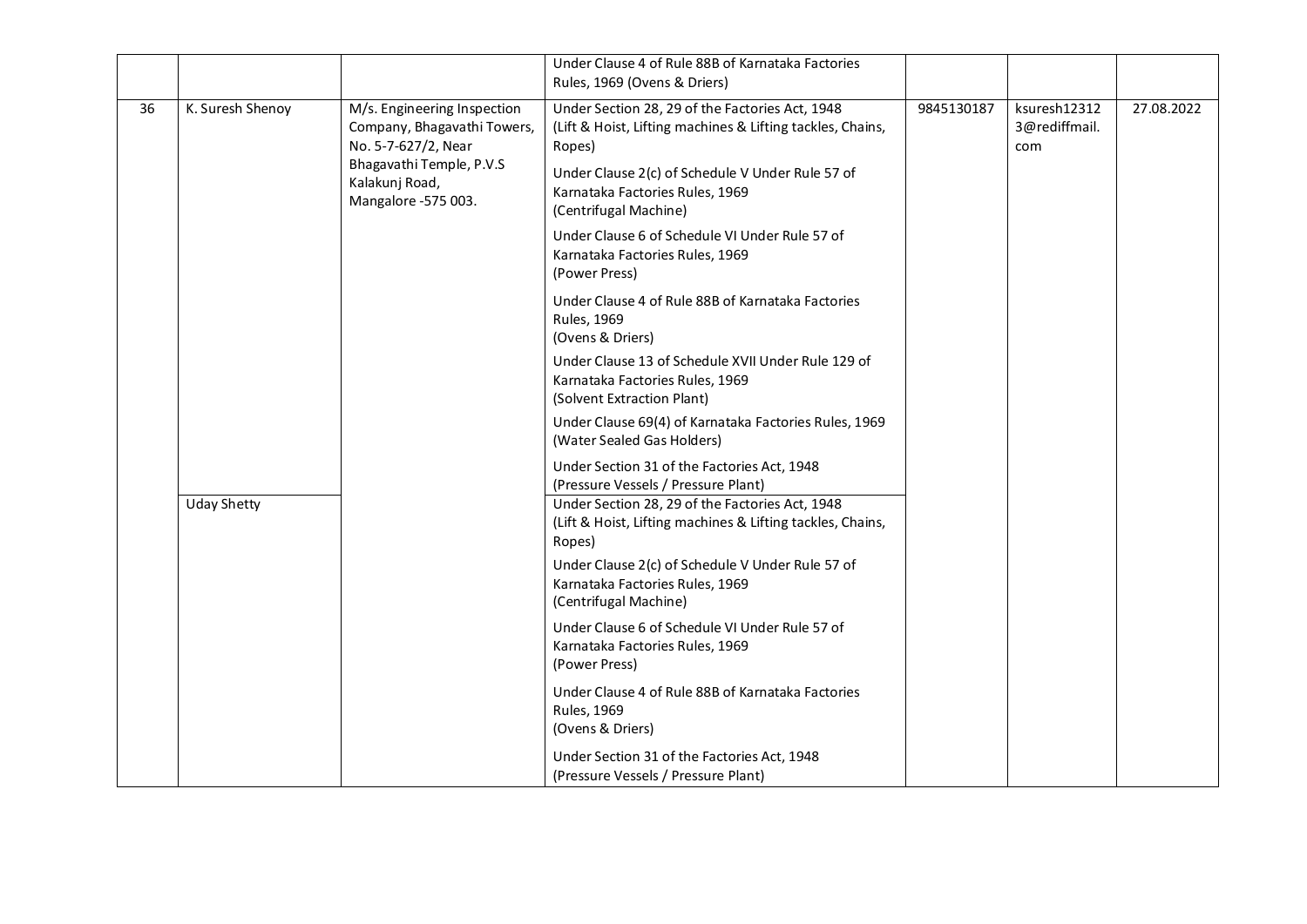| 37 | A. Madhusudan                   | M/s. Suraksha Engineers,<br>No. 84, 4th Cross, 2nd Phase,<br>Reliable Residency, Haralur<br>Village, Vartur Hobli,<br>Bangalore - 560 102. | Under Section 28, 29 of the Factories Act, 1948<br>(Lift & Hoist, Lifting machines & Lifting tackles, Chains,<br>Ropes)<br>Under Section 31 of the Factories Act, 1948<br>(Pressure Vessels / Pressure Plant)<br>Under Clause 2(c) of Schedule V Under Rule 57 of<br>Karnataka Factories Rules, 1969<br>(Centrifugal Machine)<br>Under Clause 6 of Schedule VI Under Rule 57 of<br>Karnataka Factories Rules, 1969<br>(Power Press)<br>Under Clause 4 of Rule 88B of Karnataka Factories<br><b>Rules, 1969</b><br>(Ovens & Driers)<br>Under Clause 7 of Schedule V Under Rule 129 of<br>Karnataka Factories Rules, 1969<br>(Dust Extraction Systems)<br>Under Clause 13 of Schedule XVII Under Rule 129 of<br>Karnataka Factories Rules, 1969<br>(Solvent Extraction Plant) | 9741341342 | madhucp14@<br>gmail.com                      | 13.12.2022 |
|----|---------------------------------|--------------------------------------------------------------------------------------------------------------------------------------------|-----------------------------------------------------------------------------------------------------------------------------------------------------------------------------------------------------------------------------------------------------------------------------------------------------------------------------------------------------------------------------------------------------------------------------------------------------------------------------------------------------------------------------------------------------------------------------------------------------------------------------------------------------------------------------------------------------------------------------------------------------------------------------|------------|----------------------------------------------|------------|
| 38 | P.S. Kulkarni<br>J.B. Durugkar  | M/s. Patil Industrial<br><b>Equipment Company</b><br>Plot No. 80, Udyambag,<br>Belgavi-590 228.                                            | Under Section 28, 29 of the Factories Act, 1948<br>(Lift & Hoist, Lifting machines & Lifting tackles, Chains,<br>Ropes)<br>Under Clause 2(c) of Schedule V Under Rule 57 of<br>Karnataka Factories Rules, 1969<br>(Centrifugal Machine)<br>Under Clause 6 of Schedule VI Under Rule 57 of<br>Karnataka Factories Rules, 1969<br>(Power Press)<br>Under Section 31 of the Factories Act, 1948<br>(Pressure Vessels / Pressure Plant)                                                                                                                                                                                                                                                                                                                                         | 9422088626 | patilindustriale<br>quipmentco@<br>gmail.com | 15.11.2022 |
| 39 | C.J. Raghuramu<br>C.N. Bhagavan | M/s. Kanthi Industries<br>No. 59, 5th Main,<br>Srirampuram,<br>Bengaluru-560 021.                                                          | Under Section 28, 29 of the Factories Act, 1948<br>(Lift & Hoist, Lifting machines & Lifting tackles, Chains,<br>Ropes)<br>Under Section 31 of the Factories Act, 1948<br>(Pressure Vessels / Pressure Plant)                                                                                                                                                                                                                                                                                                                                                                                                                                                                                                                                                               | 9886766972 | kanthi.boilers<br>@gmail.com                 | 06.08.2022 |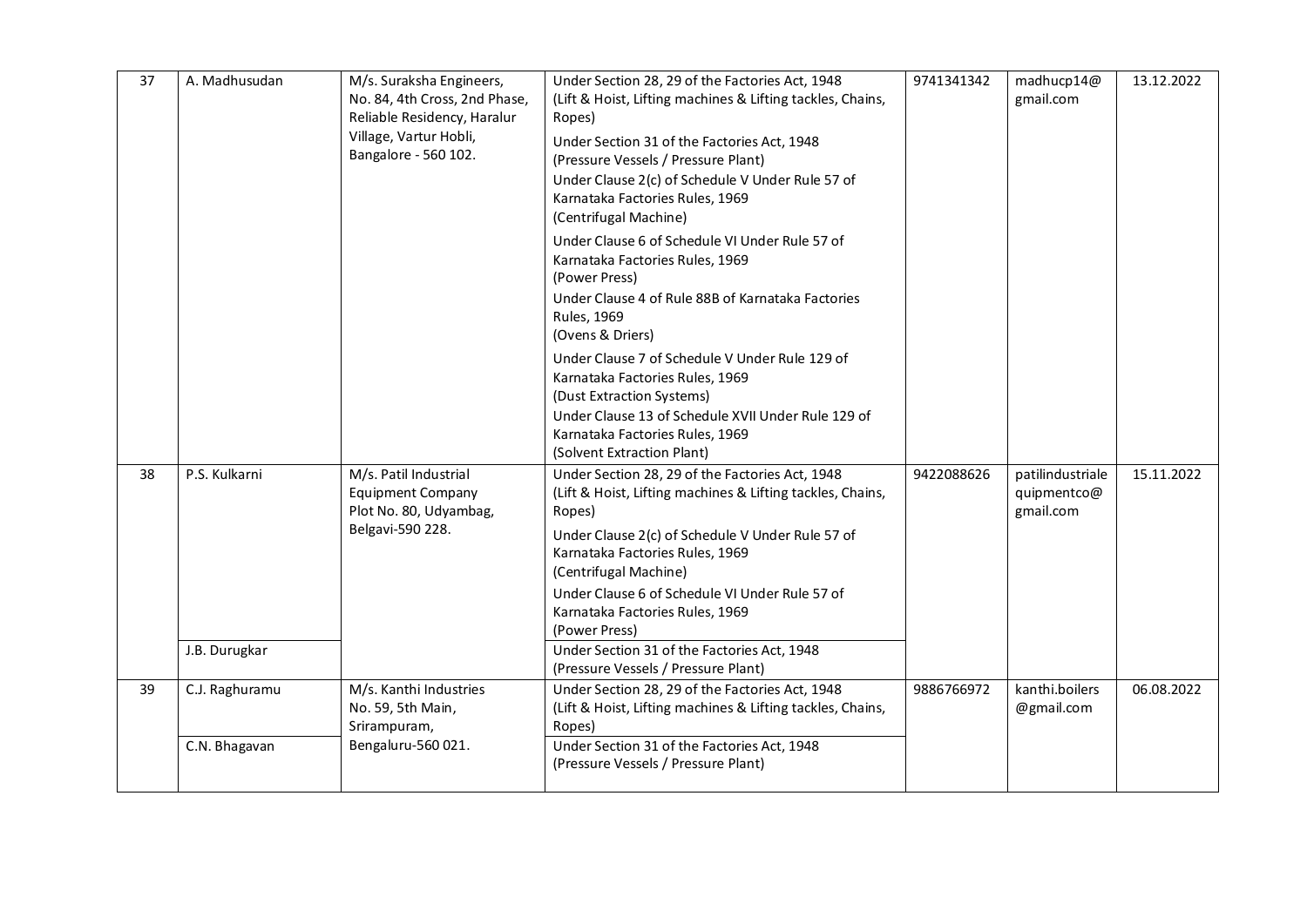| 40 | M. Chandrareddy                | M/s. Accurate Engineers,<br>No. 514, 10th A Cross, 29th<br>Main, Sector-1, HSR Layout,<br>Bangalore - 560 102.                             | Under Section 28, 29 of the Factories Act, 1948<br>(Lift & Hoist, Lifting machines & Lifting tackles, Chains,<br>Ropes)<br>Under Clause 2(c) of Schedule V Under Rule 57 of<br>Karnataka Factories Rules, 1969<br>(Centrifugal Machine)<br>Under Clause 6 of Schedule VI Under Rule 57 of<br>Karnataka Factories Rules, 1969<br>(Power Press)<br>Under Clause 4 of Rule 88B of Karnataka Factories<br>Rules, 1969 (Ovens & Driers)<br>Under Clause 7 of Schedule V Under Rule 129 of<br>Karnataka Factories Rules, 1969<br>(Dust Extraction Systems)<br>Under Clause 4 of Schedule VIII Under Rule 129 of<br>Karnataka Factories Rules, 1969 (Blasting Enclosure) | 9844073926               | chandra<br>reddy.mhsr@g<br>mail.com | 22.07.2022 |
|----|--------------------------------|--------------------------------------------------------------------------------------------------------------------------------------------|-------------------------------------------------------------------------------------------------------------------------------------------------------------------------------------------------------------------------------------------------------------------------------------------------------------------------------------------------------------------------------------------------------------------------------------------------------------------------------------------------------------------------------------------------------------------------------------------------------------------------------------------------------------------|--------------------------|-------------------------------------|------------|
|    | <b>B.V. Shivareddy</b>         |                                                                                                                                            | Under Section 31 of the Factories Act, 1948<br>(Pressure Vessels / Pressure Plant)<br>Under Clause 13 of Schedule XVII Under Rule 129 of<br>Karnataka Factories Rules, 1969<br>(Solvent Extraction Plant)                                                                                                                                                                                                                                                                                                                                                                                                                                                         |                          |                                     |            |
| 41 | N. Ramesh<br>M.D. Veeresh Babu | M/s. Veeresh Engineering<br>works,<br>No B-227, 5th Main Road,<br>Peenya Industrial Area, 2nd<br>Stage, Bangalore-560058.                  | Under Section 28, 29 of the Factories Act, 1948<br>(Lift & Hoist, Lifting machines & Lifting tackles, Chains,<br>Ropes)<br>Under section 31 of the Factories Act, 1948<br>(Pressure Vessels / Pressure Plant)                                                                                                                                                                                                                                                                                                                                                                                                                                                     | 9845065962<br>9845091882 | veeresh_engg<br>@dataone.in         | 11.01.2023 |
| 42 | B. K. Srivatsa                 | M/s. Global Solutions<br>No. 48, 4th Cross, New BEL<br>Road, Near Corporation Bank<br>Road, R.M.V Extn, 2nd Stage,<br>Bangalore - 560 094. | Under Section 28, 29 of the Factories Act, 1948<br>(Lift & Hoist, Lifting machines & Lifting tackles, Chains,<br>Ropes)                                                                                                                                                                                                                                                                                                                                                                                                                                                                                                                                           | 9845056478               | global.inspect<br>@gmail.com        | 30.12.2022 |
| 43 | Manjunath.P.Bankapur           | M/s. Mech Power Engineering<br>Service, Plot No. 64, F-1,<br>Tarihal Industrial Area,<br>Hubli-580 026.                                    | Under Section 28, 29 of the Factories Act, 1948<br>(Lift & Hoist, Lifting machines & Lifting tackles, Chains,<br>Ropes)<br>Under Section 31 of the Factories Act, 1948<br>(Pressure Vessels / Pressure Plant)                                                                                                                                                                                                                                                                                                                                                                                                                                                     | 9449560276               | mechpowerindi<br>a@gmail.com        | 13.09.2022 |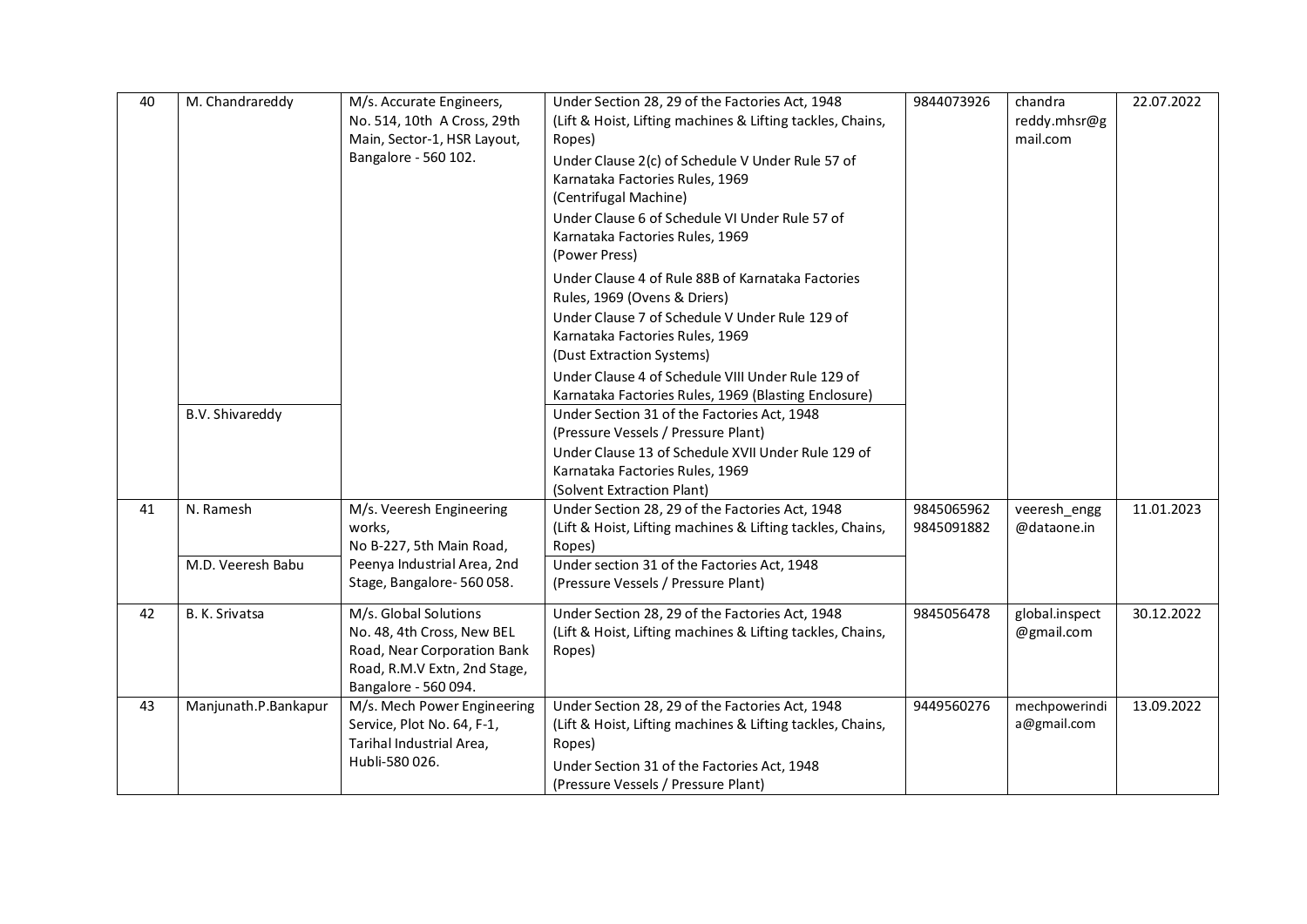| 44 | Santhosh S. Goudar                       | M/s. Fortune Technological<br>Solutions, No-93, 2nd Cross,<br>Prashanth Nagar, Behind, R.N<br>Shetty Factory, Old Hubli,<br>Hubli - 580 024.               | Under Section 28, 29 of the Factories Act, 1948<br>(Lift & Hoist, Lifting machines & Lifting tackles, Chains,<br>Ropes)<br>Under Section 31 of the Factories Act, 1948<br>(Pressure Vessels / Pressure Plant)<br>Under Clause 69(4) of Karnataka Factories Rules, 1969<br>(Water Sealed Gas Holders)                                                                                                                                                                                                                     | 9483475935 | fortuneindia4<br>@gmail.com          | 30.10.2022 |
|----|------------------------------------------|------------------------------------------------------------------------------------------------------------------------------------------------------------|--------------------------------------------------------------------------------------------------------------------------------------------------------------------------------------------------------------------------------------------------------------------------------------------------------------------------------------------------------------------------------------------------------------------------------------------------------------------------------------------------------------------------|------------|--------------------------------------|------------|
| 45 | Gururaj Kulkarni                         | M/s. Anappraiser<br>Technological services India<br>Pvt Ltd., No. 21, "Shreekar",<br>3rd Cross, LIC Colony,<br>Basaveshwara Nagar,<br>Bangalore - 560 079. | Under Section 28, 29 of the Factories Act, 1948<br>(Lift & Hoist, Lifting machines & Lifting tackles, Chains,<br>Ropes)<br>Under Clause 2(c) of Schedule V Under Rule 57 of<br>Karnataka Factories Rules, 1969<br>(Centrifugal Machine)<br>Under Clause 7 of Schedule V Under Rule 129 of<br>Karnataka Factories Rules, 1969<br>(Dust Extraction Systems)<br>Under Clause 4 of Schedule VIII Under Rule 129 of<br>Karnataka Factories Rules, 1969<br>(Shot Blasting Enclosure)                                           | 9448044881 | gururaj@ana<br>ppraisergrou<br>p.com | 06.08.2022 |
|    | <b>Abraham Thomas</b><br>Nikil Deshpande |                                                                                                                                                            | Under Section 31 of the Factories Act, 1948<br>(Pressure Vessels / Pressure Plant)<br>Under Section 28, 29 of the Factories Act, 1948 (Lift &<br>Hoist, Lifting machines & Lifting tackles, Chains, Ropes)<br>Under Clause 6 of Schedule VI Under Rule 57 of<br>Karnataka Factories Rules, 1969 (Power Press)<br>Under Section 31 of the Factories Act, 1948<br>(Pressure Vessels / Pressure Plant)                                                                                                                      |            |                                      |            |
| 46 | Pradeep Raj                              | M/s. Creative Concepts,<br>8th Main Road, 3rd Cross,<br>Ashok Nagar,<br>Tumkur-572 102.                                                                    | Under Section 31 of the Factories Act, 1948<br>(Pressure Vessels / Pressure Plant)<br>Under Clause 2(c) of Schedule V Under Rule 57 of<br>Karnataka Factories Rules, 1969<br>(Centrifugal Machine)<br>Under Clause 6 of Schedule VI Under Rule 57 of<br>Karnataka Factories Rules, 1969<br>(Power Press)<br>Under Clause 4 of Rule 88B of Karnataka Factories<br>Rules, 1969 (Ovens & Driers)<br>Under Section 28, 29 of the Factories Act, 1948<br>(Lift & Hoist, Lifting machines & Lifting tackles, Chains,<br>Ropes) | 9880647115 | Creative<br>concepts02@g<br>mail.com | 28.11.2022 |